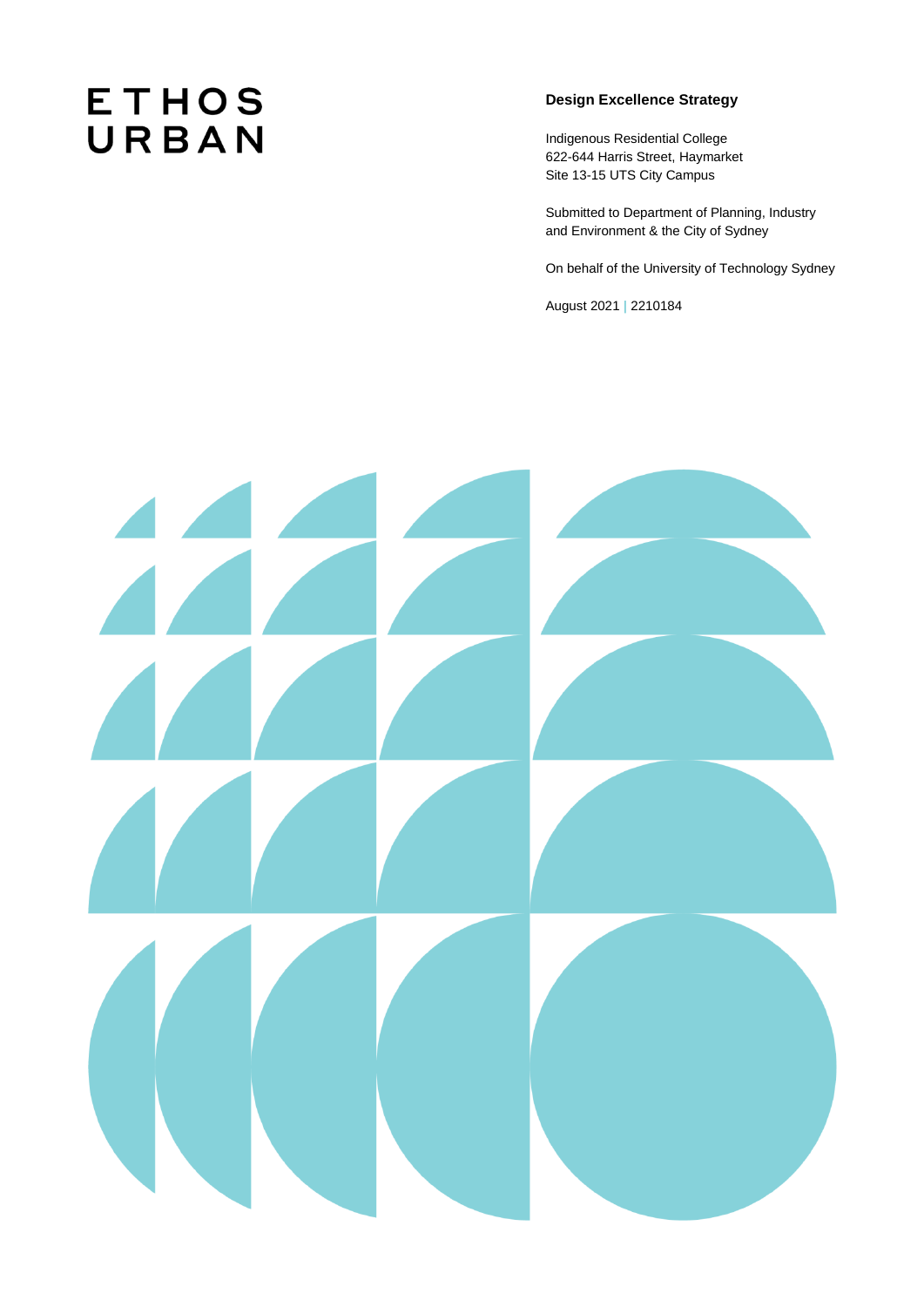# **CONTACT**

| Alexis Cella                                                                                                                | Director, Planning | acella@ethosurban.com               | 0434 550 090 |  |  |
|-----------------------------------------------------------------------------------------------------------------------------|--------------------|-------------------------------------|--------------|--|--|
| Reproduction of this document or any part thereof is not permitted without prior written permission of Ethos Urban Pty Ltd. |                    |                                     |              |  |  |
| This document has been prepared by:                                                                                         |                    | This document has been reviewed by: |              |  |  |

 $9-7$ 



| Jim Murray                                                                                                                                                                                                                                                                                                          |                       | Alexis Cella                        |                     |  |  |
|---------------------------------------------------------------------------------------------------------------------------------------------------------------------------------------------------------------------------------------------------------------------------------------------------------------------|-----------------------|-------------------------------------|---------------------|--|--|
| Reproduction of this document or any part thereof is not permitted without written permission of Ethos Urban Pty Ltd. Ethos Urban operates under a Quality Management System. This<br>report has been prepared and reviewed in accordance with that system. If the report is not signed, it is a preliminary draft. |                       |                                     |                     |  |  |
| <b>VERSION NO.:</b>                                                                                                                                                                                                                                                                                                 | <b>DATE OF ISSUE:</b> | <b>REVISION BY:</b>                 | <b>APPROVED BY:</b> |  |  |
|                                                                                                                                                                                                                                                                                                                     | 22 July 2021          | <b>JM</b>                           | AC                  |  |  |
| 2                                                                                                                                                                                                                                                                                                                   | 29 July 2021          | <b>JM</b>                           | AC                  |  |  |
| 3                                                                                                                                                                                                                                                                                                                   | 24 AUGUST             | JМ                                  | AC                  |  |  |
|                                                                                                                                                                                                                                                                                                                     |                       | <b>Extended Fight and Extending</b> |                     |  |  |

Ethos Urban Pty Ltd ABN 13 615 087 931. www.ethosurban.com 173 Sussex Street, Sydney NSW 2000 t 61 2 9956 6952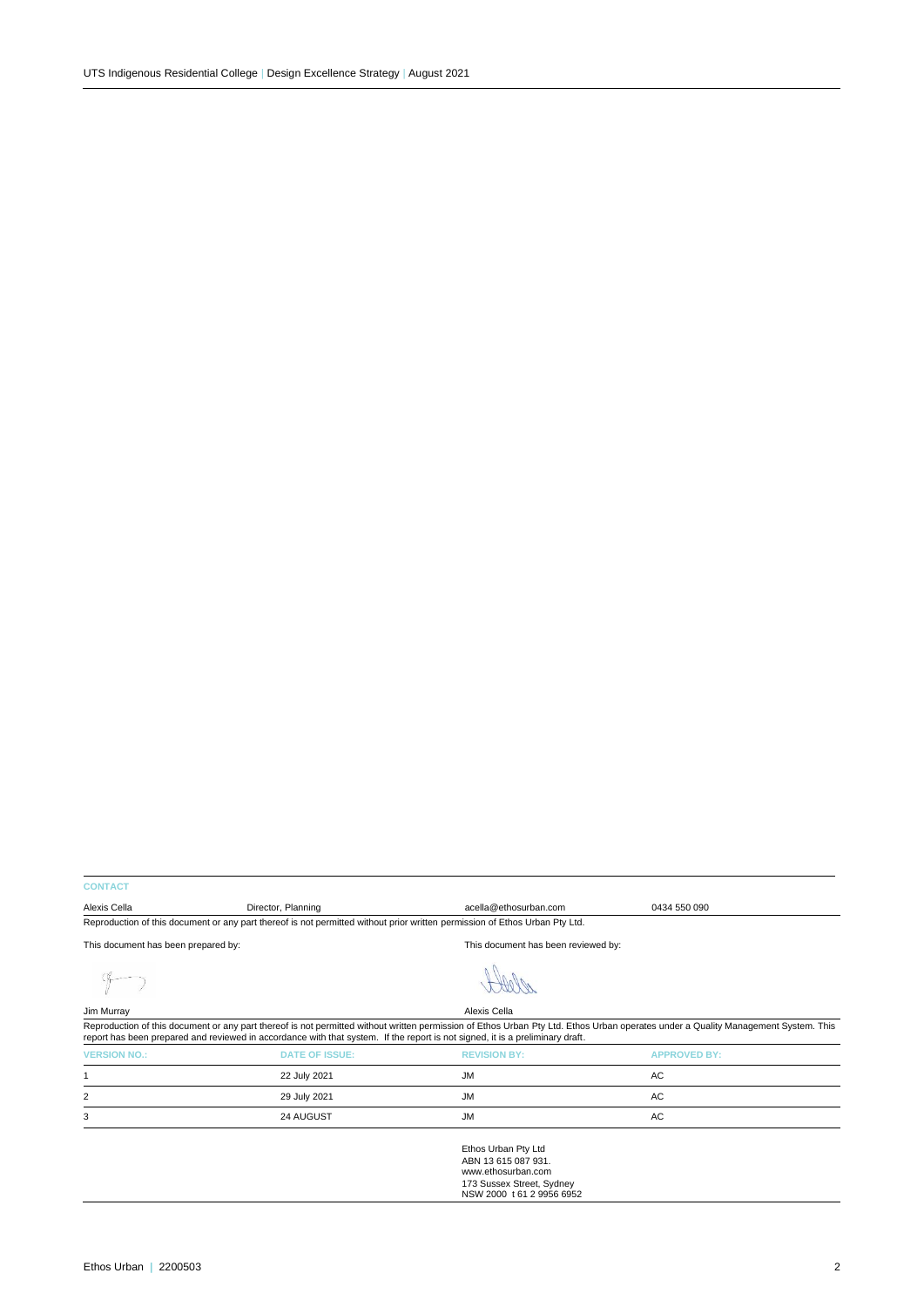| 1.0 | <b>Overview</b>                                                             |    |
|-----|-----------------------------------------------------------------------------|----|
| 2.0 | <b>Background and Context</b>                                               | 4  |
| 2.1 | Pyrmont Key Site Master Plan - UTS Indigenous<br><b>Residential College</b> | 7  |
| 2.2 | <b>State Design Review Panel</b>                                            | 7  |
| 3.0 | <b>Design Excellence Strategy</b>                                           |    |
| 3.1 | The location and extent of the competitive design                           |    |
|     | process                                                                     | 7  |
| 3.2 | Type of competitive process                                                 | 8  |
| 3.3 | Selection of competitors                                                    | 8  |
| 3.4 | Establishment of the Competition Jury                                       | 9  |
| 3.5 | <b>Competitive Design Process Brief</b>                                     | 9  |
| 3.6 | No allocation of additional floor space or building                         |    |
|     | height                                                                      | 9  |
| 3.7 | Target benchmarks for ecologically sustainable                              |    |
|     | development                                                                 | 9  |
| 3.8 | Design integrity                                                            | 10 |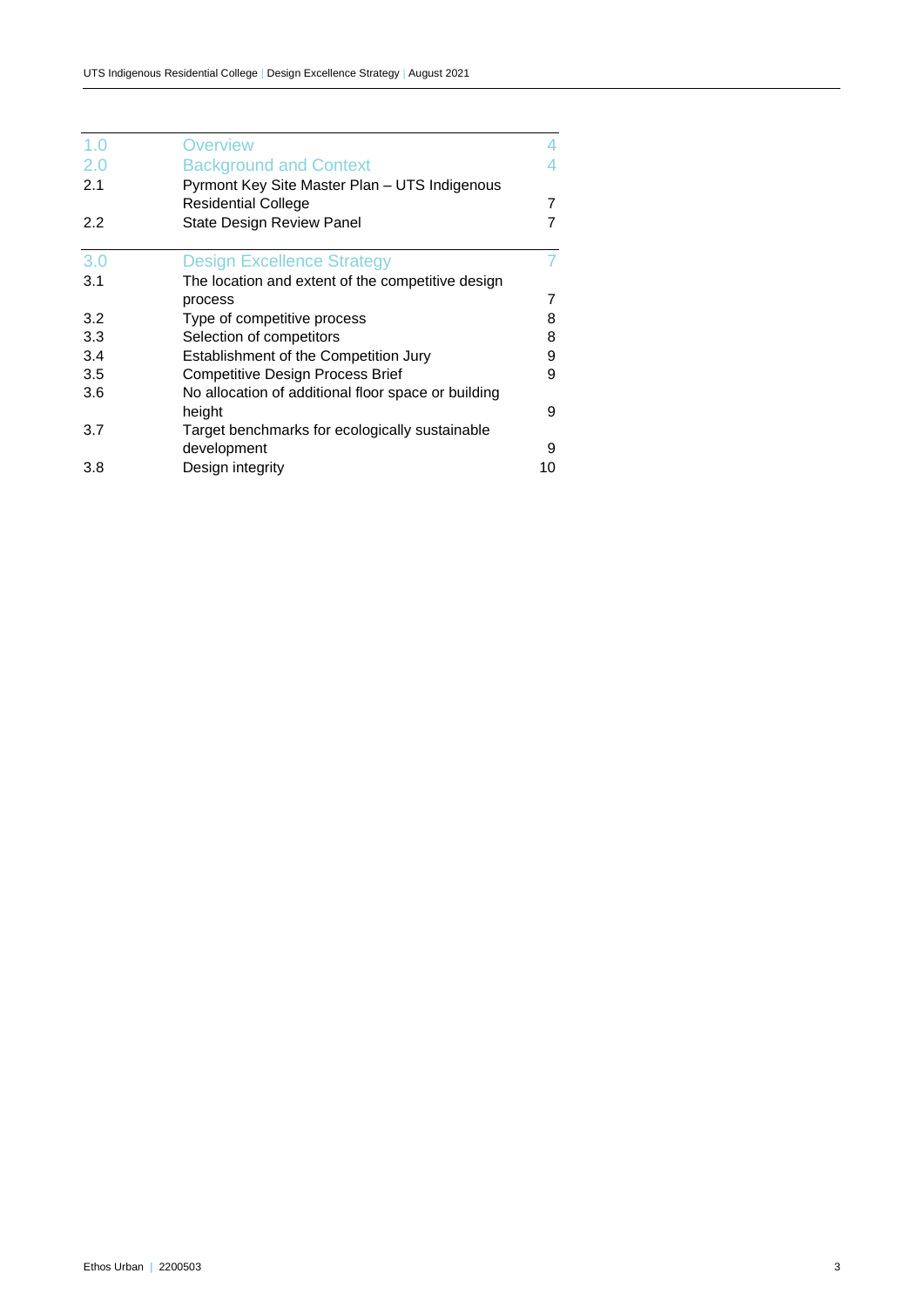# <span id="page-3-0"></span>**1.0 Overview**

This Design Excellence Strategy has been prepared by Ethos Urban on behalf of the University of Technology Sydney (UTS) to support the redevelopment of land at 622-644 Harris Street, Haymarket, legally described as Lot A DP 87139, Lot 1 DP 87261, and Lot 9 DP 86567 (known as Site 13-15) for an Indigenous Residential College including Knowledge Hub, Arts Centre and Education Space.

This strategy has been prepared in accordance with *Sydney Local Environmental Plan 2012* (SLEP 2012), Clause 1.2 of the *City of Sydney Competitive Design Policy 2012* (the Policy) and Clause 3.3.2 of the *Sydney Development Control Plan 2012* (SDCP 2012), and defines:

- The location and extent of the competitive design process.
- The type of competitive design process to be undertaken:
	- an architectural design competition, open or invited; or
	- the preparation of design alternatives on a competitive basis.
- The number of designers involved in the process.
- Options for distributing any additional floor space which may be granted by the consent authority for demonstrating design excellence through a competitive design process.
- How architectural design excellence is to be achieved; and
- <span id="page-3-1"></span>Target benchmarks for ecologically sustainable development.

# **2.0 Background and Context**

The achievement of design excellence across UTS has been an important theme since the UTS master planning process started in the 2000s and is clearly linked to the long-term strategic vision for UTS 'to be one of the world's leading Universities of Technology'.

UTS is committed to design excellence for new development. A mix of techniques have been utilised to achieve design excellence on campus to date. Design competitions have been undertaken to deliver:

- The Faculty of Engineering and IT Building (refer to **Figure 1**).
- The Faculty of Science and Graduate School of Health Building (refer to **Figure 2**).
- The Great Hall and Balcony Room Upgrade.
- The Alumni Green (refer to **Figure 3**).
- The Building 1 and Building 2 podium extension (refer to **Figure 4**).

UTS has a proven track record and is at the forefront of delivering the highest standard of architecture, urban design, and landscaping.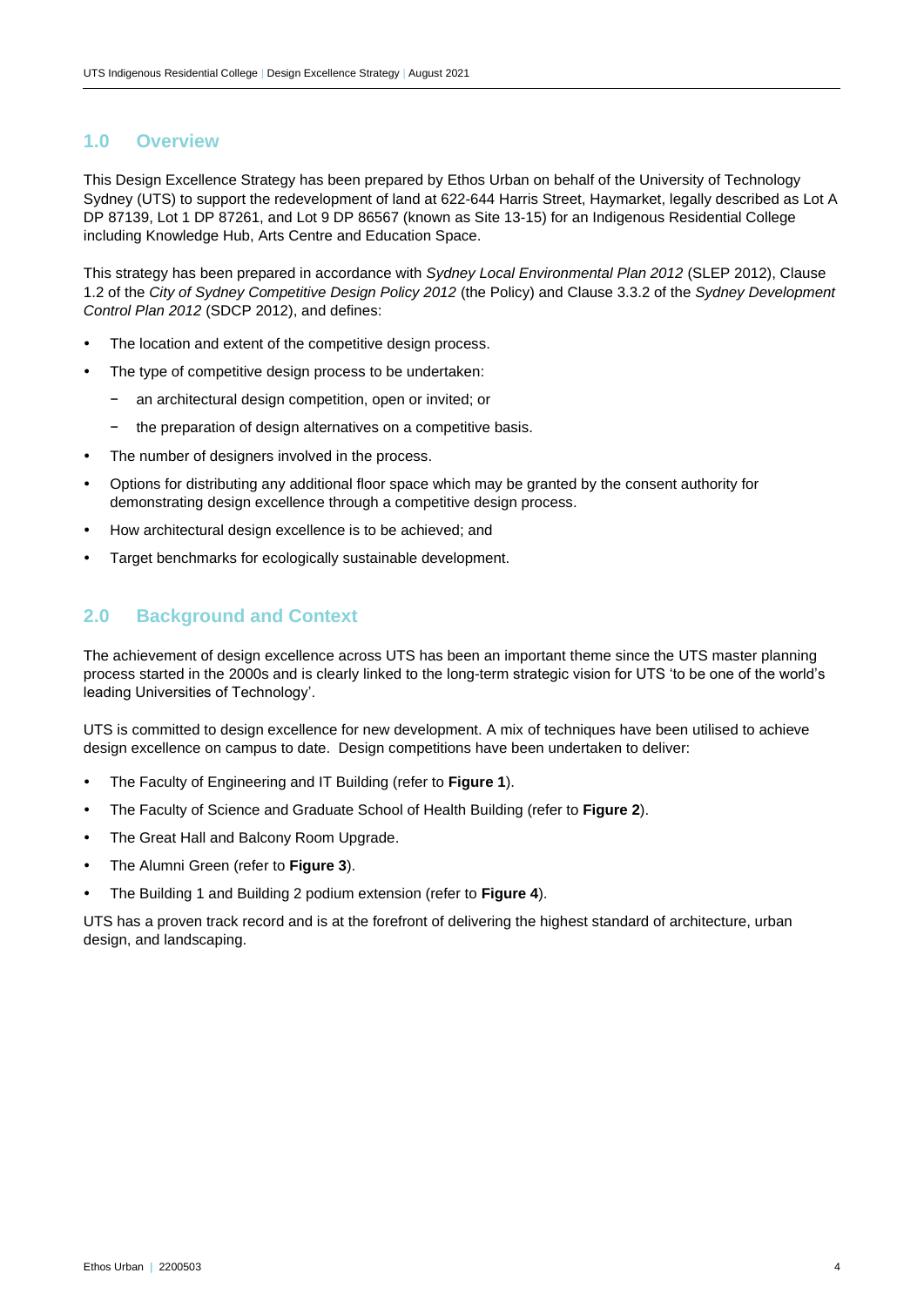

**Figure 1 –** Faculty of Engineering and IT Building



**Figure 2 –** Alumni Green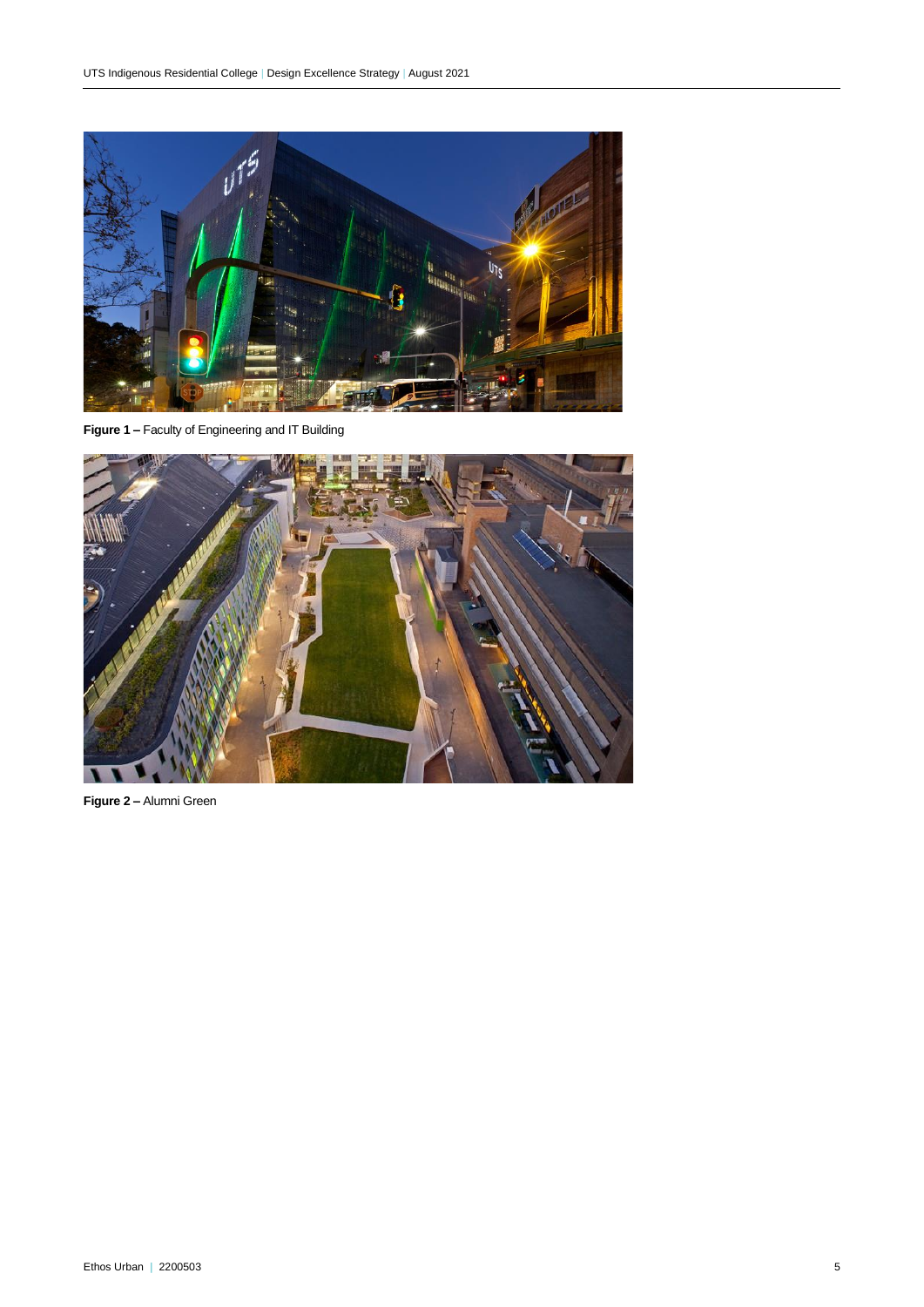

**Figure 3 –** Faculty of Science and Graduate School of Health Building



**Figure 4 –** Building 1 and Building 2 podium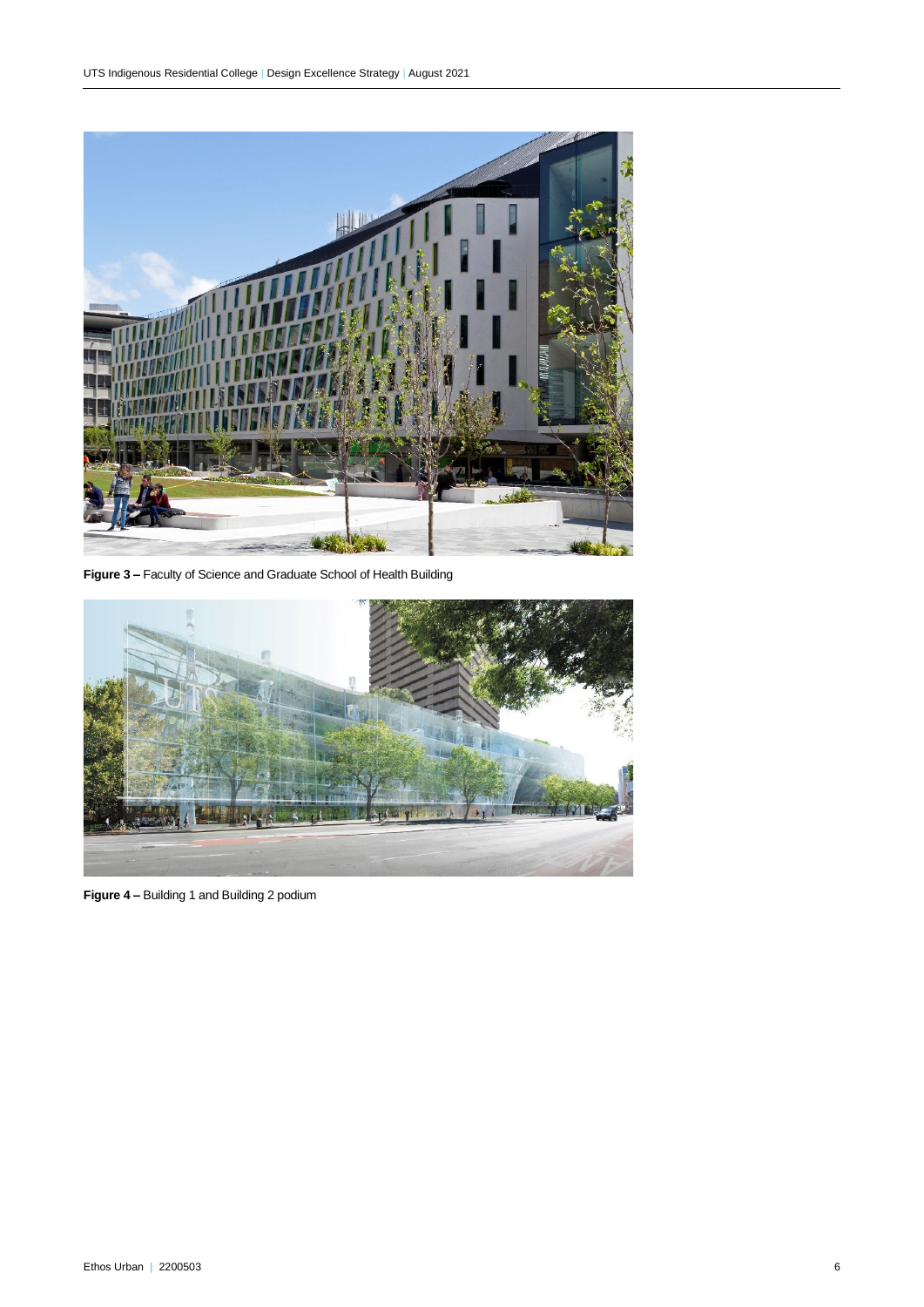## <span id="page-6-0"></span>**2.1 Pyrmont Key Site Master Plan – UTS Indigenous Residential College**

The Master Plan is being progressed under the framework established by the Pyrmont Peninsula Place Strategy (PPPS), where UTS is identified as one of four "key sites". The PPPS sets out the NSW Government's 20-year strategic direction and vision for Pyrmont, where Pyrmont's locational advantages in terms of its proximity to Central Sydney, context within the Innovation Corridor and delivery of a new metro station have been embraced as part of its next evolution as the Western Gateway to the CBD.

As an identified "key site" it is recognised that UTS has the greatest potential to deliver strategic growth and change across the Peninsula together with leveraging the delivery of broader public benefits and infrastructure.

The Master Plan ultimately seeks to inform updated planning controls in relation to UTS's short-term development plans for the site to deliver Australia's first Indigenous Residential College (IRC) including Indigenous Arts Centre and Library.

## <span id="page-6-1"></span>**2.2 State Design Review Panel**

To inform the Master Plan and ensure the future attainment of design excellence, UTS have participated in the State Design Review Panel process. The panel members selected for the project were: Rod Simpson, Digby Hall, Sophie Dyring, Penny Collins, Daniele Hromek, Graham Jahn (City of Sydney nominee), and Olivia Hyde (Chair, SDRP). The IRC concept was presented to the Panel by UTS and its project team on 3 June 2021, 15 July, and 12 August 2021. The panel provided valuable feedback on the competitive process which has been considered and will inform the preparation of the Competitive Design Process Brief.

# <span id="page-6-2"></span>**3.0 Design Excellence Strategy**

#### <span id="page-6-3"></span>**3.1 The location and extent of the competitive design process**

The site is legally described as Lot A DP 87139, Lot 1 DP 87261, and Lot 9 DP 86567 and is a regular shape with frontage to Harris Street, Mary Ann Street and Omnibus Lane. Refer to **Figure 1**. The site has a total area of approximately  $2,154$ m<sup>2</sup>.

The invited competitive design alternatives process is to apply to the whole of the site.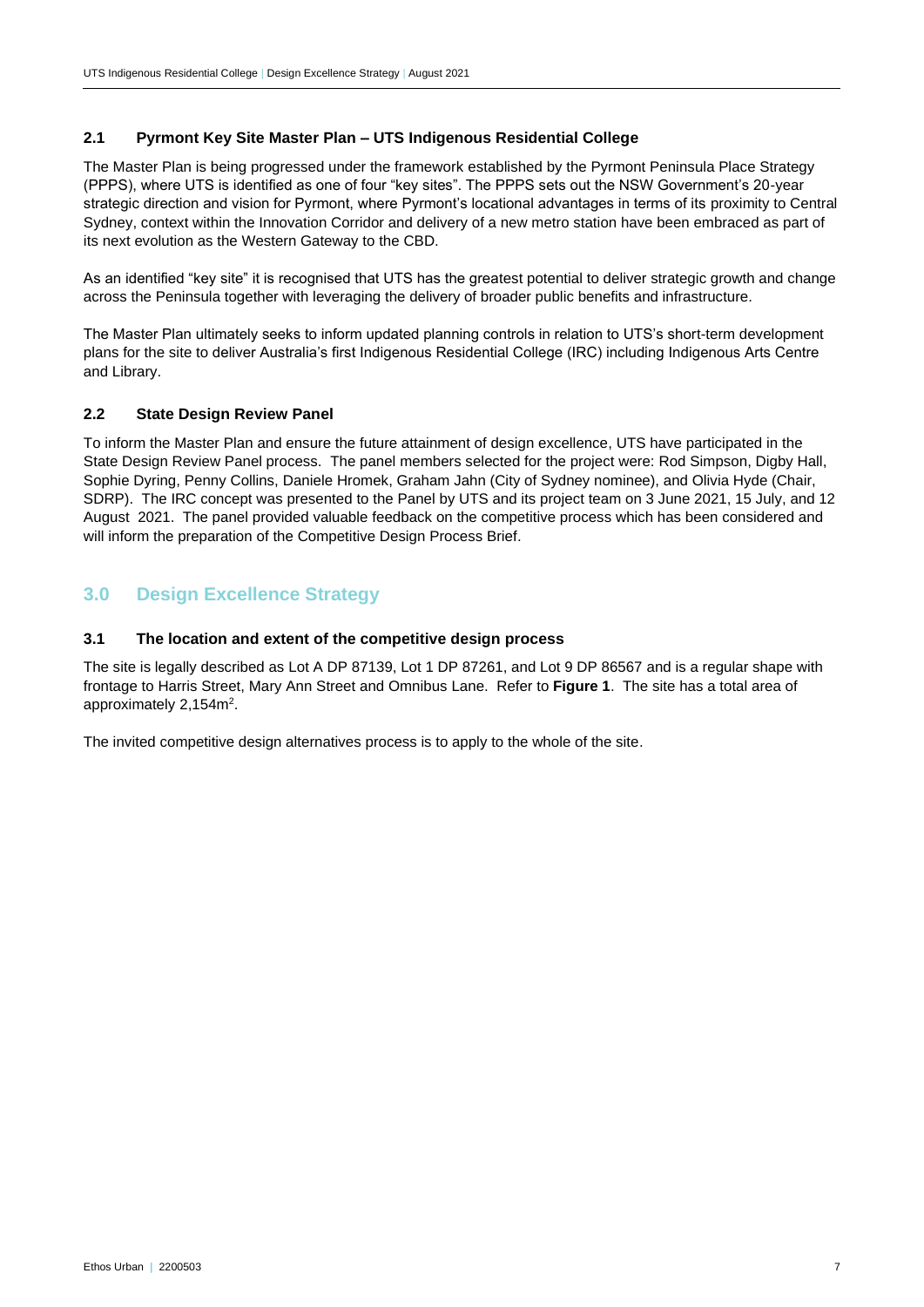

**Figure 5 – Site location and extent of the Competitive Design Process** 

# <span id="page-7-0"></span>**3.2 Type of competitive process**

The proponent has elected to conduct an **invited architectural design competition** for the project. The process is to be undertaken prior to the lodgement of any subsequent development application, in accordance with clause 1.1(2) of the policy.

## <span id="page-7-1"></span>**3.3 Selection of competitors**

The proponent will appoint a **minimum of five (5) competitors**. The proponent has elected to undertake an Expressions of Interest process to select eligible architectural firms. The selection of competitors will be determined by the proponent, undertaken in consultation with the City of Sydney (City).

The eligibility criteria are the following:

- Must be an Australian architectural firm with designer/s with Indigenous heritage, including but not limited to an Architect with Indigenous heritage as the Design Lead.
- Each Competitor will either be a person, corporation or firm registered as an architect in accordance with the *NSW Architects Act 2003 or equivalent in the case of interstate competitors.*
- A Competitor shall have demonstrated experience working with Indigenous communities or in the design and delivery of Indigenous projects.
- A Competitor shall have demonstrated experience in the design and delivery of major projects.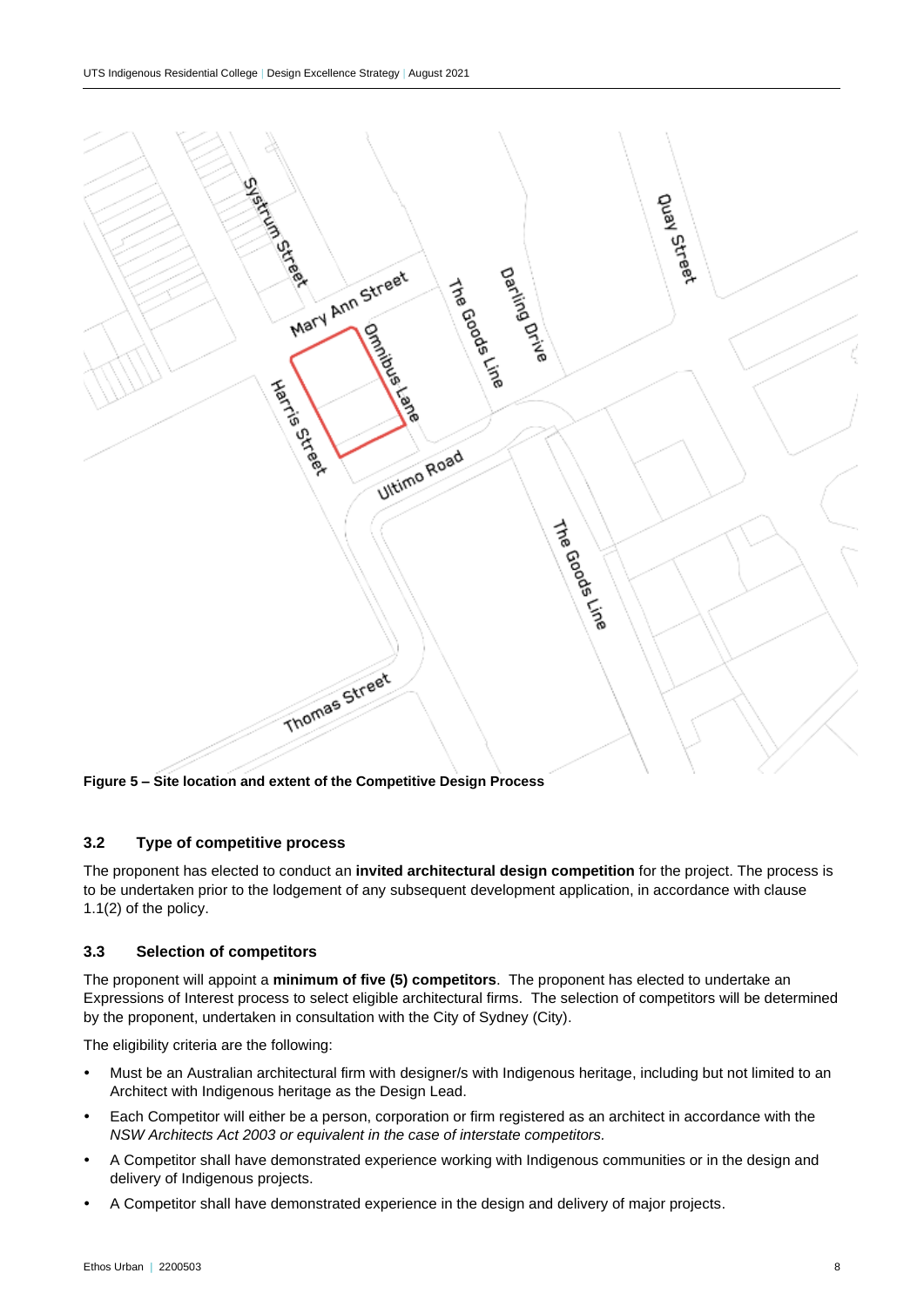## <span id="page-8-0"></span>**3.4 Establishment of the Competition Jury**

The jury is to comprise a maximum of six (6) members. Half the jury will be nominated by the proponent and half nominated by the City of Sydney. The jury will include Indigenous people, with either design expertise and/or experience working with Indigenous students and/or experience working with Indigenous programs/research within a tertiary institution. The jury will be appointed by the proponent in consultation with the City of Sydney. One of the jurors will act as the chairperson. The chairperson of the jury will have expertise in architectural design and be a recognised advocate of design excellence.

# <span id="page-8-1"></span>**3.5 Competitive Design Process Brief**

The Competition Brief (the Brief) will be prepared by the proponent who will liaise with the City of Sydney staff for endorsement prior to commencement of the competitive process, as per clause 2.3 of the policy

In establishing the brief, the proponent will ensure that:

- all details regarding the conduct of the competitive process are contained within the brief and no other document.
- the brief and appended documents are reviewed and endorsed in writing by the Consent Authority / City of Sydney prior to its distribution to competitors, jury, and technical advisors.
- the brief is to be generally in accordance with the City of Sydney Competitive Design Model Brief and the Policy.
- the brief sets out clear design objectives for a country led and integrated landscape approach.
- the brief establishes the process for stakeholder feedback to be provided to the jury by UTS Indigenous working groups.

#### <span id="page-8-2"></span>**3.6 No allocation of additional floor space or building height**

No additional building height is to be pursued under Clause 6.21(7)(a) of the SLEP 2012, and no additional floor space is to be pursued under Clause 6.21 (7)(b)(i) of the SLEP 2012.

# <span id="page-8-3"></span>**3.7 Target benchmarks for ecologically sustainable development**

The competitive design process undertaken will be required to achieve sustainable development targets. These targets are summarised below.

- *Adherence to Section 3.6 of City of Sydney's Development Control Plan (DCP) 2012 – Ecologically Sustainable Development (ESD) provisions for Energy, Water and Waste;*
- *Building Code of Australia (BCA) – mandatory compliance with Section J Energy Efficiency, J1 (Building Fabric) and J2 (Glazing) only;*
- *6 Star Green Star Design & As Built v1.2 rating – achieve a minimum 5 star Green Star Design and As Built rating in accordance with the Credit Criteria outlined in the Green Star Design & As-Built v1.2 Submission Guideline;*
- *BASIX Energy score of 50;*
- *BASIX Water score of 50 (assuming connection to recycled water);*
- *Silver WELL Building rating, but achieve a minimum Bronze WELL Building rating;*
- *Passive House certification*
- *Net zero energy by maximising on-site generation and/or off-site renewable energy procurement*